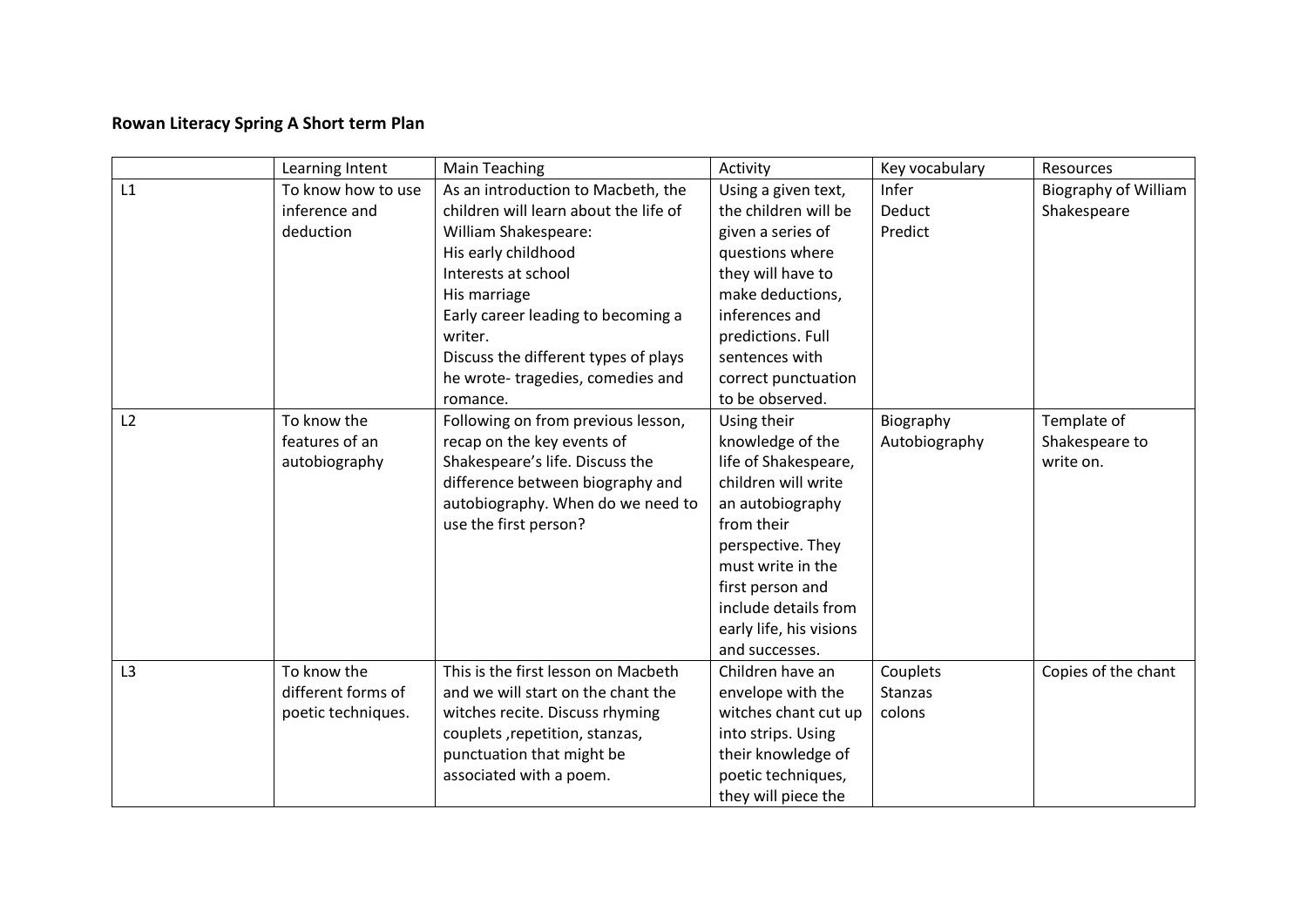|                |                                                               |                                                                                                                                                                                                                                                 | poem together in<br>the correct order.<br>Also looking at the<br>punctuation to<br>decipher what<br>comes next.<br>Perform the chant<br>when complete in<br>the style it would be<br>said.                                                                   |                                                            |                                                                       |
|----------------|---------------------------------------------------------------|-------------------------------------------------------------------------------------------------------------------------------------------------------------------------------------------------------------------------------------------------|--------------------------------------------------------------------------------------------------------------------------------------------------------------------------------------------------------------------------------------------------------------|------------------------------------------------------------|-----------------------------------------------------------------------|
| L4             | To know the<br>language of<br>Shakespeare                     | Using a copy of the chant, we will<br>recap on the words that are used<br>and in particular the ones that are<br>not in our English vocabulary.<br>Discuss why this type of language is<br>being used. Why don't we use this<br>language today? | Children to answer<br>questions from the<br>text and decipher<br>what the more<br>unusual words<br>might mean by<br>deciphering the<br>words within the<br>sentence. Check the<br>meaning of these<br>words using a<br>dictionary.e.g<br>swelter'd, entrails | List of unusual<br>words in the text.<br>Text of the chant | <b>Dictionaries</b>                                                   |
| L <sub>5</sub> | To know how to use<br>a range of<br>grammatical<br>vocabulary | Recap on the different types of<br>features a poem may have; sibilance,<br>alliteration, onomatopoeia,<br>assonance.<br>Give examples of each and the effect<br>they have when reading aloud.                                                   | Children to write<br>their own spell<br>based on what they<br>have learnt in<br>previous lessons.                                                                                                                                                            | Assonance<br>Alliteration<br>Sibilance<br>onomatopeia      | Template of a<br>cauldron for them to<br>write their poem<br>onto.    |
| L6 and 7       | To know how to use<br>a range of<br>descriptive words to      | Show a picture of the witches and<br>discuss adjectives, adverbs, similes<br>and metaphors.                                                                                                                                                     | Children to be given<br>a picture and<br>worksheet to<br>describe a range of                                                                                                                                                                                 | <b>Similes</b><br>metaphors                                | <b>Blank worksheet</b><br>giving areas to<br>describe the<br>witches. |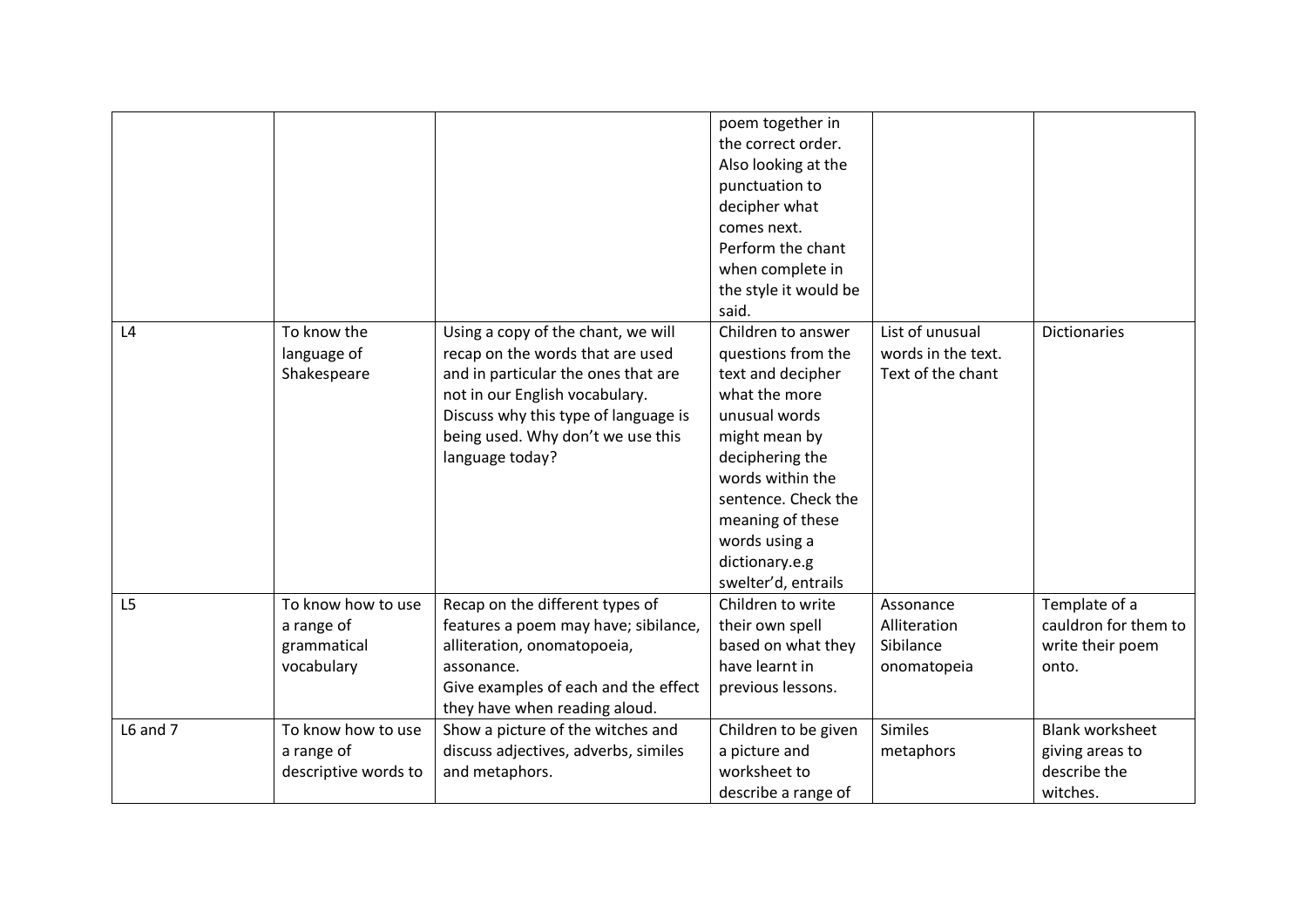|    | describe the witches | How do we distinguish between          | features of the       |           | Blank wanted poster  |
|----|----------------------|----------------------------------------|-----------------------|-----------|----------------------|
|    | in a wanted poster   | simile and metaphor?                   | witches covering the  |           | format               |
|    |                      | How could we describe the witches      | areas that have       |           |                      |
|    |                      | using these type of words.             | been mentioned.e.g    |           |                      |
|    |                      | What are th features of a wanted       | nails like razors     |           |                      |
|    |                      | poster. What information will be       | Following on from     |           |                      |
|    |                      | required. Show examples of a           | previous lesson, the  |           |                      |
|    |                      |                                        | children will use     |           |                      |
|    |                      | poster.                                |                       |           |                      |
|    |                      |                                        | their list of         |           |                      |
|    |                      |                                        | descriptive language  |           |                      |
|    |                      |                                        | to make a wanted      |           |                      |
|    |                      |                                        | poster for the arrest |           |                      |
|    |                      |                                        | of the witches.       |           |                      |
| L8 | To know how use      | Discuss the outline of the opening     | Children to write a   | Phrophecy | Modelled letter to   |
|    | informal language in | part of Macbeth and read the extract.  | letter from           | Thane     | read to the children |
|    | a letter             | This is where the witches meet         | Macbeth to Lady       |           |                      |
|    |                      | Macbeth and Banquo. Discuss the        | Macbeth about         |           |                      |
|    |                      | implications of their predictions- why | meeting the           |           |                      |
|    |                      | at this point could they not be true?  | witches and their     |           |                      |
|    |                      | Discuss the feelings of Macbeth as he  | prophecy.             |           |                      |
|    |                      | hears these predictions and when he    | Use the correct       |           |                      |
|    |                      | hears that he has been made Thane      | format for letter     |           |                      |
|    |                      | of Cawdor and Thane of Glamis after    | writing and think of  |           |                      |
|    |                      | Glamis has been killed in battle.      | the language he       |           |                      |
|    |                      |                                        | might use.            |           |                      |
| L9 | To know how to       | Discuss purpose of synonyms and        | Children to use       | synonyms  | Extract              |
|    | recognise synonyms   | how we can use a thesaurus to help     | thesauruses and       |           | Thesaurus            |
|    | and extend           | us to find alternatives.               | complete their own    |           |                      |
|    | vocabulary to find   | Read an extract from Macbeth and       | extract choosing      |           |                      |
|    | alternatives.        | discuss the words that have been       | challenging           |           |                      |
|    |                      | underlined.                            | vocabulary.           |           |                      |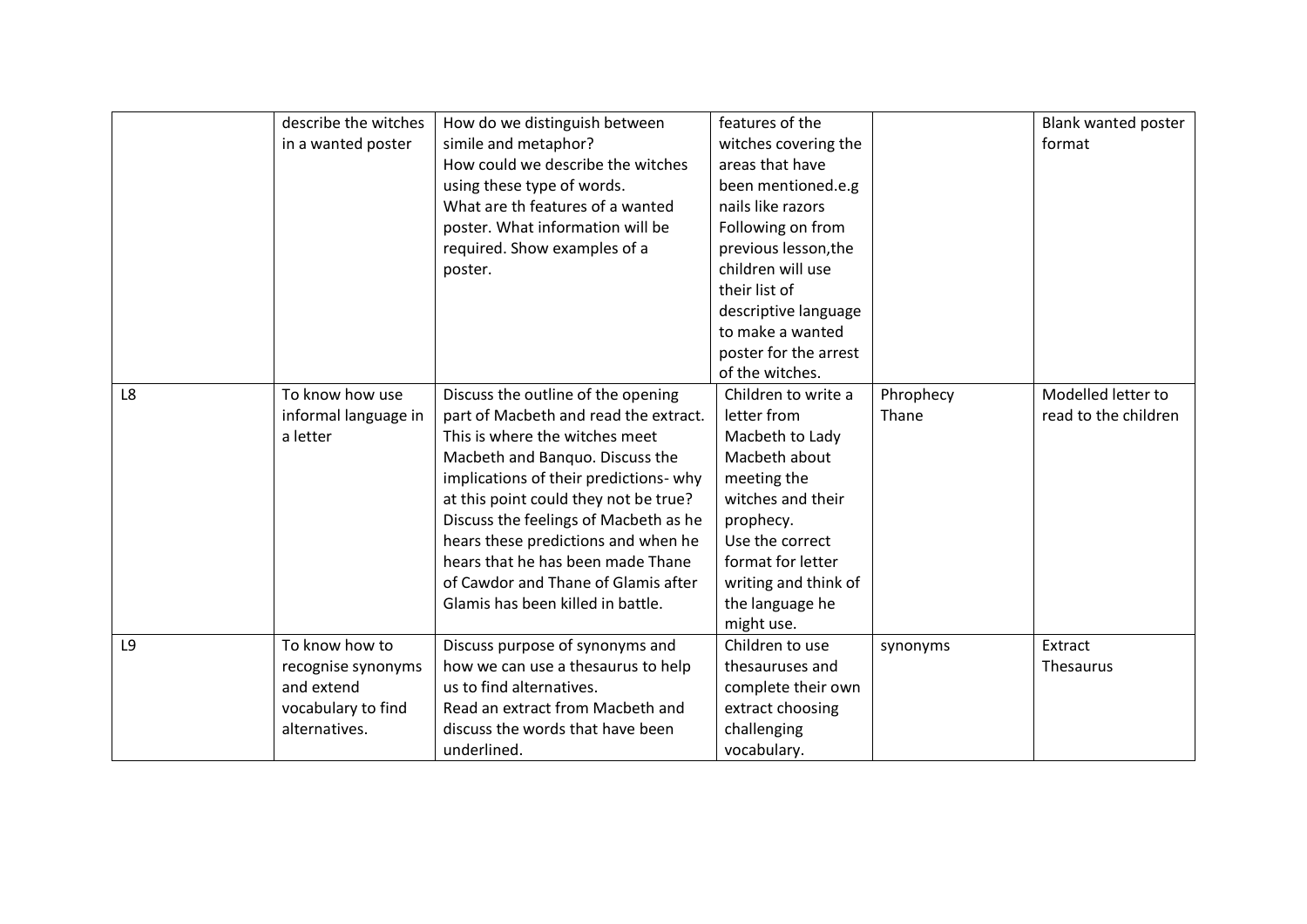| L <sub>10</sub> | To use prediction to<br>imagine the<br>conversation<br>following the<br>prophecies     | Discuss what the two predictions<br>might mean to Macbeth and Lady<br>Macbeth.<br>What is in his way of achieving the<br>final prediction? Explain that the king<br>is still alive.<br>What is in the mind of Macbeth?                                                                                                                                                                                                             | Children to write a<br>conversation<br>between Macbeth<br>and Lady Macbeth<br>about what they<br>could do next.<br>Use of accurate<br>punctuation for<br>inverted commas.                                                                             | Inverted commas<br>Commas<br>Direct speech<br>Indirect speech | Modelled writing of<br>how the<br>conversation might<br>go. |
|-----------------|----------------------------------------------------------------------------------------|------------------------------------------------------------------------------------------------------------------------------------------------------------------------------------------------------------------------------------------------------------------------------------------------------------------------------------------------------------------------------------------------------------------------------------|-------------------------------------------------------------------------------------------------------------------------------------------------------------------------------------------------------------------------------------------------------|---------------------------------------------------------------|-------------------------------------------------------------|
| L 11            | To know the<br>features of an<br>argument and<br>creating one                          | Recap the events so far. The hunger<br>that both Macbeth has for being King<br>and his wife for wanting to be Queen.<br>This leads to Macbeth and Lady<br>Macbeth. Discuss with the children<br>the format for writing an argument.<br>What is the language involved?<br>Reasons for- why should Macbeth kill<br>Duncan<br>Reasons against- why he shouldn't kill<br>him<br>Opinion- what they think they should<br>happen and why | Working with a<br>partner, gather<br>their ideas for their<br>argument and<br>complete a table<br>for<br><b>Evidence For</b><br>Evidence Against.<br>Working<br>independently they<br>will write down the<br>arguments.<br>Share ideas at the<br>end. |                                                               | Example for each<br>side of the<br>argument.                |
| L12             | To know how to use<br>evidence to decide<br>where the real<br>dagger has come<br>from. | Open the lesson with the quote "Is<br>this a dagger I see before me." Where<br>has the dagger come from? Is it real?<br>Read the story up until Macbeth has<br>killed Duncan and Lady Macbeth has<br>disposed of the daggers.                                                                                                                                                                                                      | Children to make<br>comparisons about<br>the part they both<br>take in the murder,<br>their actions. Write<br>down the feelings<br>of the two before<br>and after they kill<br>Duncan.                                                                | Character change<br>Personality<br>evidence                   | Series of quotes and<br>images                              |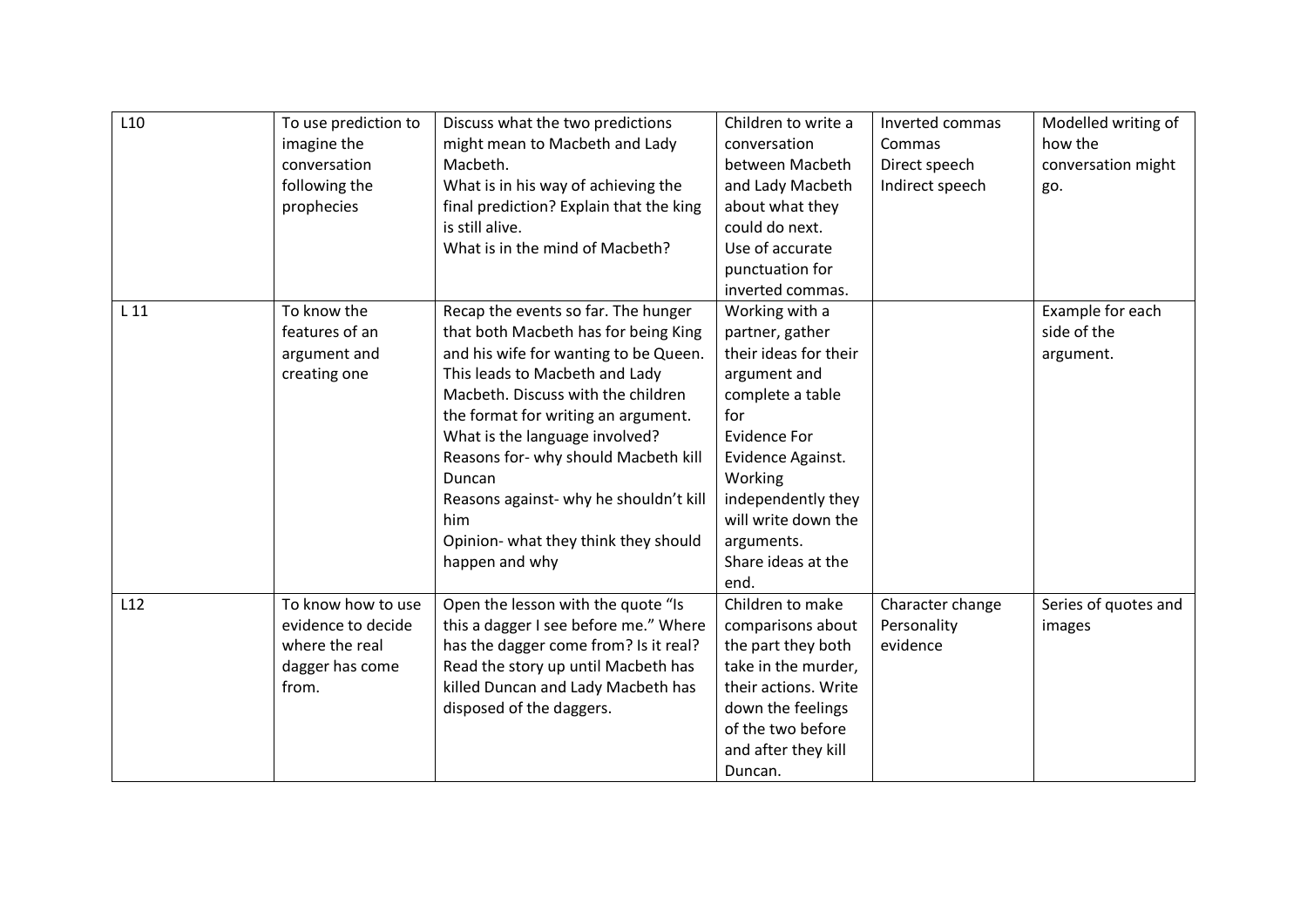|                 |                        |                                        | Sequence a series    |          |                     |
|-----------------|------------------------|----------------------------------------|----------------------|----------|---------------------|
|                 |                        |                                        | of quotes in the     |          |                     |
|                 |                        |                                        | order they appear    |          |                     |
|                 |                        |                                        | in the play.         |          |                     |
| L <sub>13</sub> | To know how to         | Recap the events leading up to         | Children to          | Emotions | Word map of key     |
|                 | write in the role of a | Duncan's murder, the murder and        | complete diary       |          | features of a diary |
|                 | character              | afterwards. Discuss the different      | entries in the role  |          | entry.              |
|                 |                        | reactions of the characters and        | of Lady Macbeth on   |          |                     |
|                 |                        | display quotations from the text to    | the night of         |          |                     |
|                 |                        | support these arguments.               | Duncan's murder.     |          |                     |
|                 |                        | Discuss the emotions at set parts of   | Include the          |          |                     |
|                 |                        | the murder.                            | emotions she is      |          |                     |
|                 |                        | Recap on the key features of a diary   | feeling and towards  |          |                     |
|                 |                        | entry.                                 | her husband.         |          |                     |
| L14             | To know the            | Discuss what language is required in a | Children to write a  |          | Show an example of  |
|                 | features of a          | newspaper report.                      | newspaper report     |          | a newspaper report  |
|                 | newspaper report       | How is it organised?                   | following the death  |          | on the death of     |
|                 |                        | What information is given?             | of Duncan.           |          | Duncan.             |
|                 |                        | What type of headline would be         | They will need to    |          |                     |
|                 |                        | appropriate?                           | include a suitable   |          |                     |
|                 |                        | Who might you interview and            | headline, the facts, |          |                     |
|                 |                        | include?                               | an interview and     |          |                     |
|                 |                        |                                        | the circumstances    |          |                     |
|                 |                        |                                        | in which he was      |          |                     |
|                 |                        |                                        | found.               |          |                     |
| L15             | To know how to         | Recap the story so far up to where     | Children to produce  |          | Model an example    |
|                 | interpret events       | Macbeth is crowned. Do you think       | thought bubbles for  |          | of a thought        |
|                 |                        | Macbeth is happy now?                  | Macbeth of the       |          | bubble.             |
|                 |                        | Discuss the fact that he does not feel | events that have     |          |                     |
|                 |                        | safe in his position because he has    | been discussed.      |          |                     |
|                 |                        | taken the crown and fears someone      | Include his fears    |          |                     |
|                 |                        | may take it from him and also          | and predict what     |          |                     |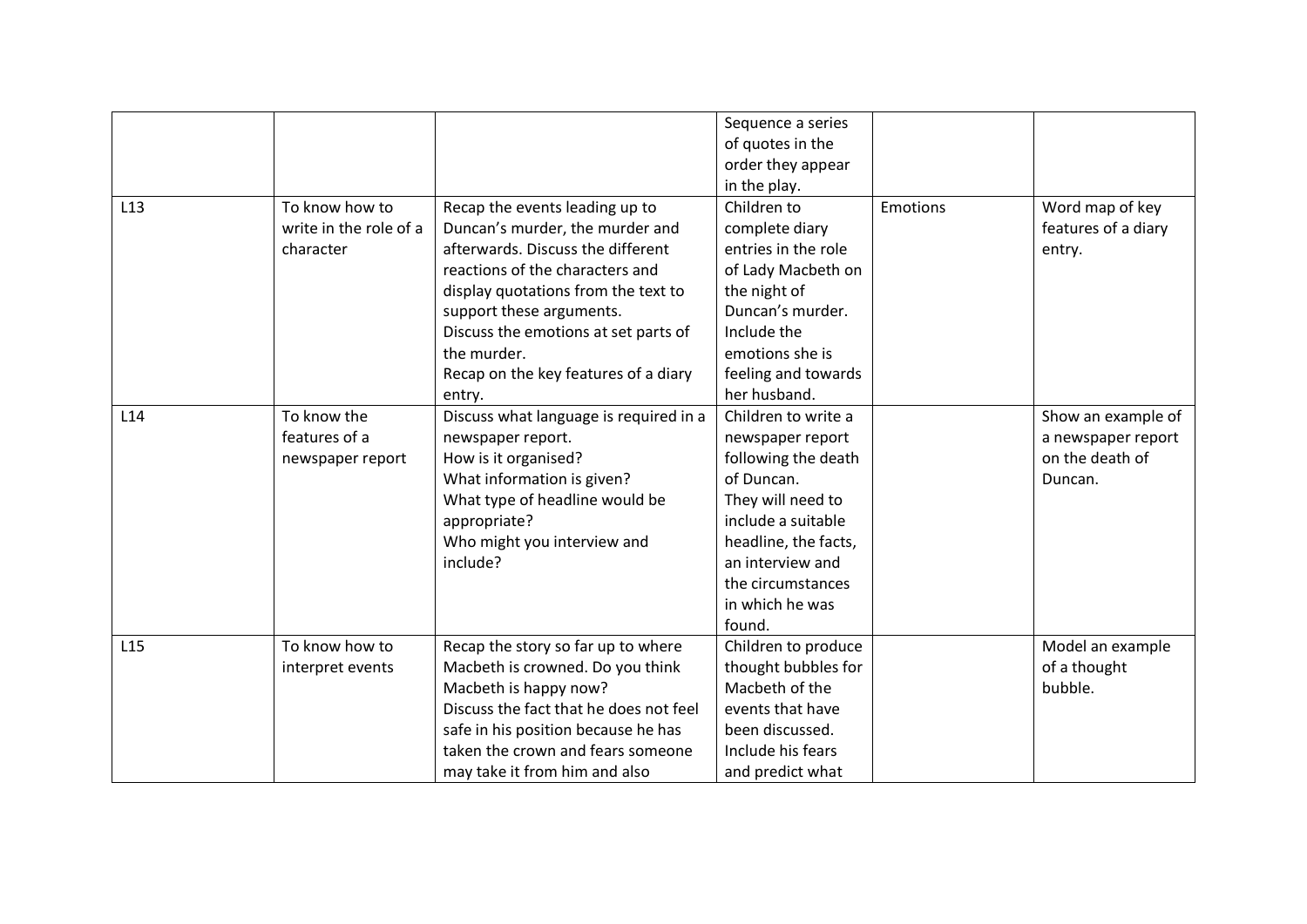|                 |                                                             | Banquo's prophecy. What do you                                                                                                                                                                                                                                                                                                                                                                    | he feels he has to                                                                                                                                                                                                                                                                                             |                                                        |                                                                                                                                                                  |
|-----------------|-------------------------------------------------------------|---------------------------------------------------------------------------------------------------------------------------------------------------------------------------------------------------------------------------------------------------------------------------------------------------------------------------------------------------------------------------------------------------|----------------------------------------------------------------------------------------------------------------------------------------------------------------------------------------------------------------------------------------------------------------------------------------------------------------|--------------------------------------------------------|------------------------------------------------------------------------------------------------------------------------------------------------------------------|
|                 |                                                             | think he can do to feel safe?                                                                                                                                                                                                                                                                                                                                                                     | do next.                                                                                                                                                                                                                                                                                                       |                                                        |                                                                                                                                                                  |
|                 |                                                             | Read the part where Macbeth<br>decides to pay to have Banquo                                                                                                                                                                                                                                                                                                                                      |                                                                                                                                                                                                                                                                                                                |                                                        |                                                                                                                                                                  |
|                 |                                                             | murdered and the banquet scene.                                                                                                                                                                                                                                                                                                                                                                   |                                                                                                                                                                                                                                                                                                                |                                                        |                                                                                                                                                                  |
| L <sub>16</sub> | To know how to<br>write in the form of<br>a play script     | Continue with the play from the<br>death of Macduff's family and the<br>news reaching him.<br>Tell of the English army marching<br>towards Scotland. How might<br>Macbeth be feeling at this point?<br>Continue with the news of Lady<br>Macbeth's death and the reaction of<br>Macbeth. Emphasise that this is one<br>of the most famous speeches.<br>Recap on the features of a play<br>script. | Children to choose<br>a scene from the<br>ones discussed and<br>write their own<br>play script for that<br>scene.<br>The writing has to<br>include stage<br>directions, asides<br>and a narrator.<br>Remind the<br>children that this is<br>indirect speech and<br>therefore does not<br>need speech<br>marks. | Direct and indirect<br>speech.<br>narrator             | Example of a<br>playscript                                                                                                                                       |
| L17 and 18      | To know how to<br>write an effective<br>descriptive account | Discuss all the key events of the story<br>of Macbeth through to the final<br>scene.<br>Recap the work on:<br>similes and metaphors to describe<br>the witches in the opening scene.<br>The descriptive language used to<br>describe different scenes,<br>The tragedies that continued as the<br>play unfolded.                                                                                   | This lesson will be<br>part of two<br>lessons.<br>The children will<br>write a plan of all<br>these events and<br>create a word<br>bank.<br>They will then write<br>their own story of<br>Macbeth. They will                                                                                                   | <b>Similes</b><br>Metaphors<br>Descriptive<br>language | Model the opening<br>paragraph for them<br>by describing the<br>moor using good<br>descriptive language<br>about the bleakness<br>and damp caused by<br>the fog. |